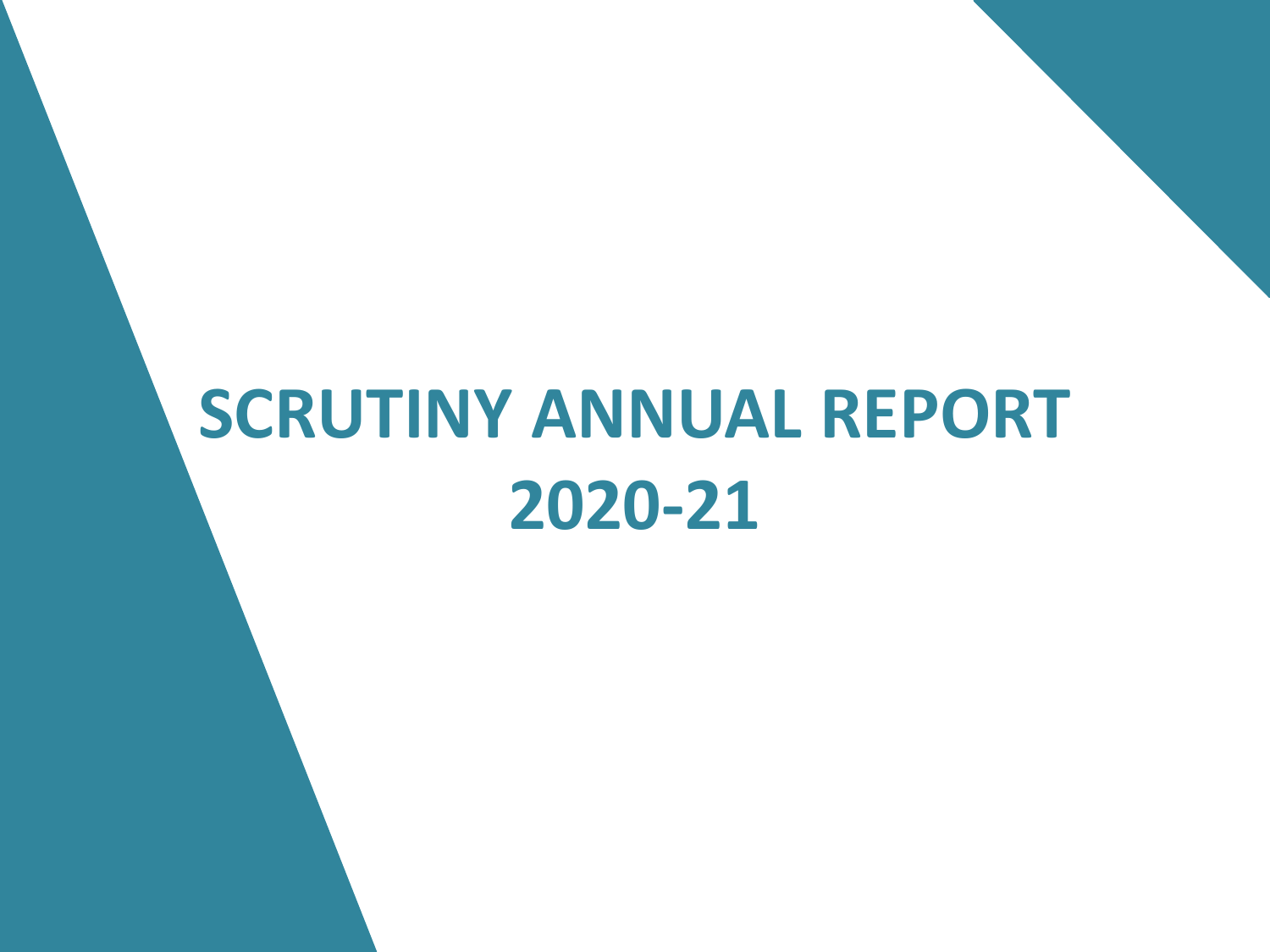



### **PUBLICA**





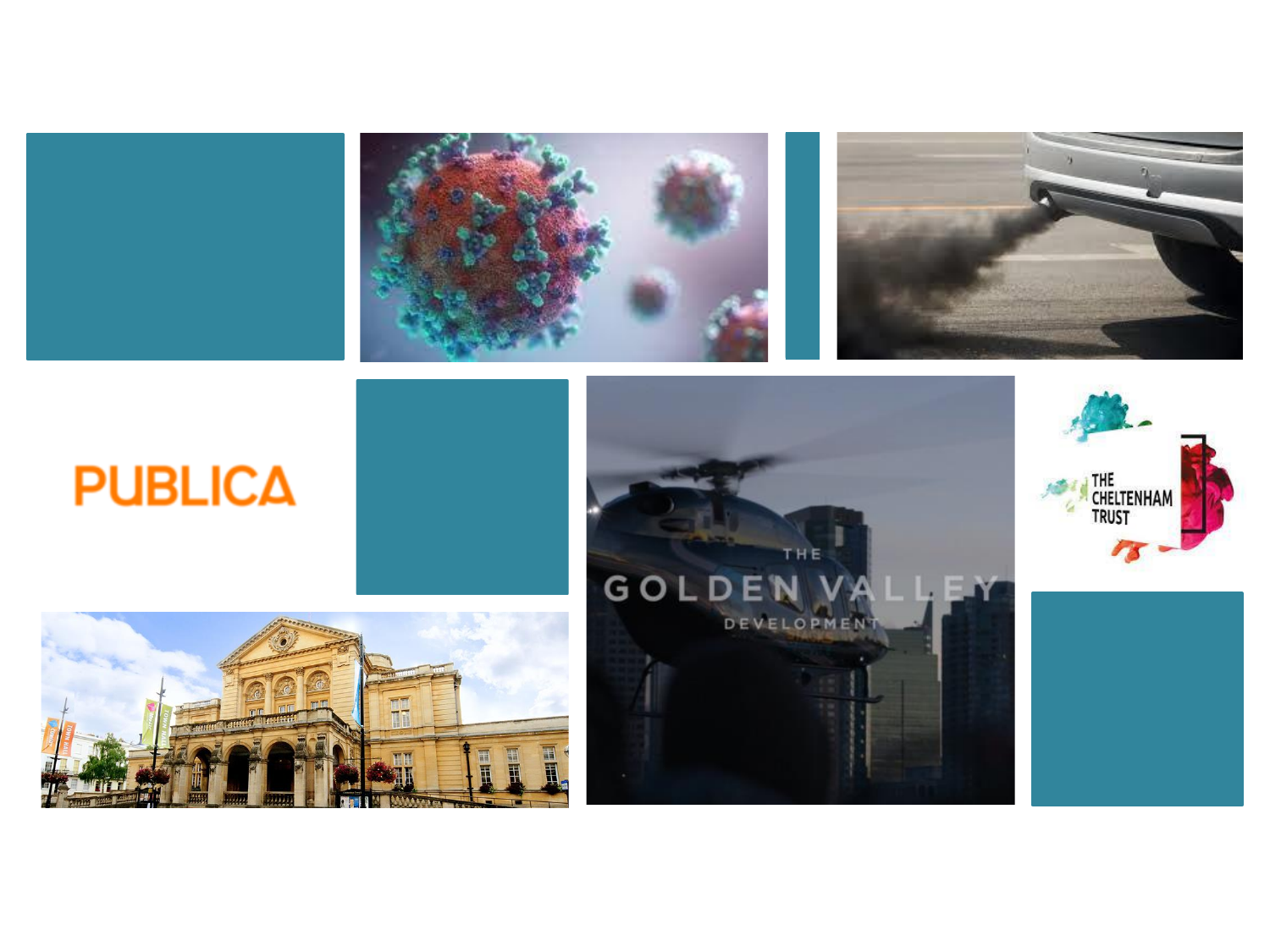## **FOREWORD**

#### **COUNCILLOR CHRIS MASON, CHAIR OF OVERVIEW AND SCRUTINY COMMITTEE**

It is my pleasure to introduce the Overview and Scrutiny (O&S), Annual Report for 2020/21.

In keeping with tradition. I would like to thank all those who have made a positive contribution to O&S. This year has seen a change the membership of the committee. I would like to take this opportunity to express my sincere thanks to Cllrs Baker, Dobie, Holiday, Horwood and Wilkinson who have gone on to fields a new within the council, and Klara Sudbury who did not stand for re-election in May.

For any committee to function efficiently it needs a solid support base. The Council's Democratic Services has certain provided this support during these very challenging times. My final thanks go to Saira Malin and Darren Knight.

The format for running the committee was changed in the year 2019/20. I am pleased to confirm that the receipt of pre-meetings reports is now the norm, which improves efficiency. Thus, allowing members to forward specific questions to presenters before the start of the meeting. This in turn enhances the depth of debate and understanding.

Despite the pandemic and virtual meetings, the committee has considered several important issues and policies. Though not extensive these include monitoring air quality by schools, our Covid-19 recovery plan, response to the council's climate change motion, challenging the economic and development plans for the town, housing, the municipal offices and CIL governance. One of the committee's key functions is to be a critical friend. It is in this spirit that those addressing the committee can discuss what is going well and where improvements could be made. An effective O&S committee should provide challenge and make constructive comments and/or suggestions; and this is what it has done over the past 12 months.

I trust members find the report informative and following its presentation to the council would welcome questions.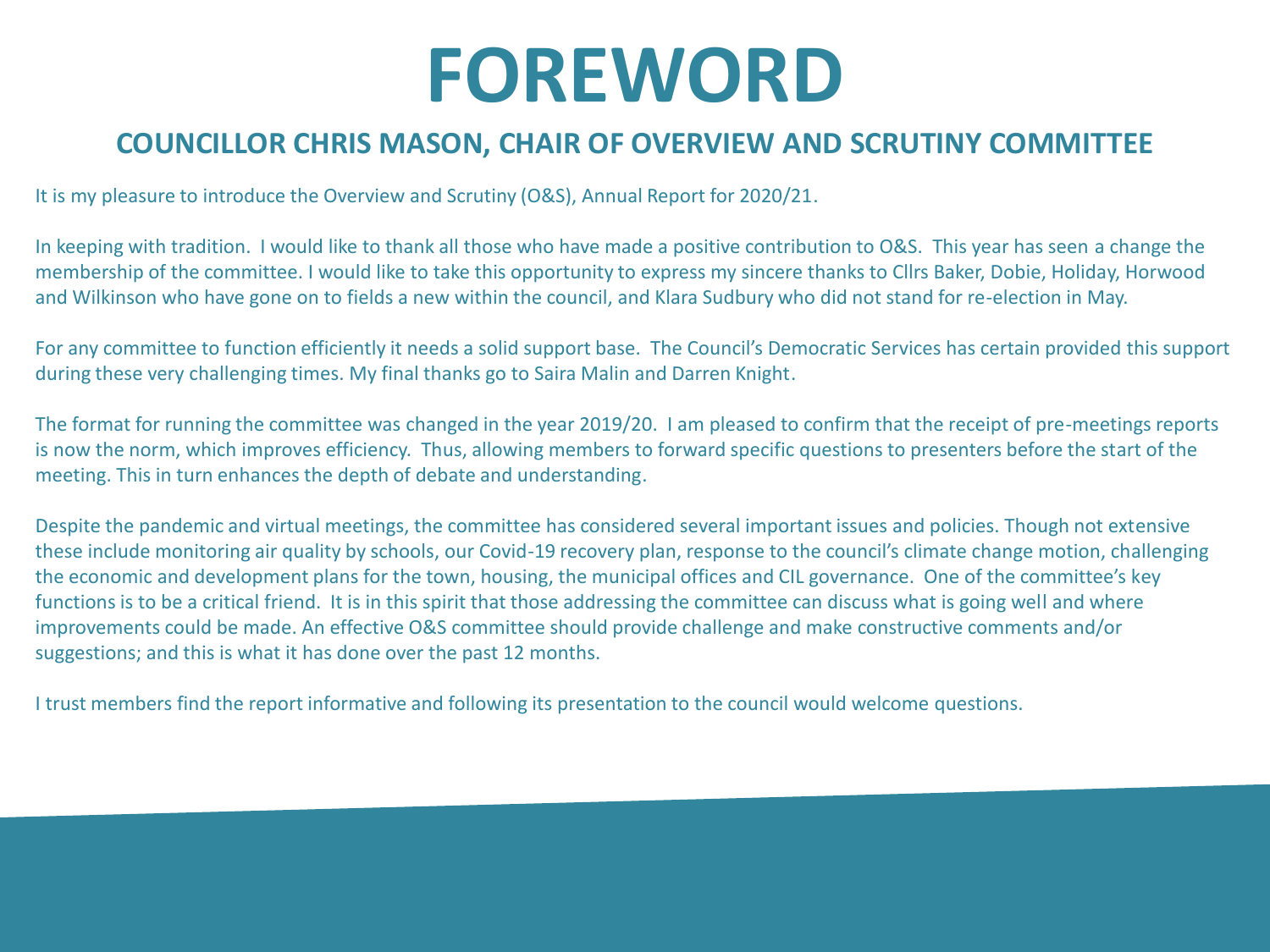## **DARREN KNIGHT**

#### **EXECUTIVE DIRECTOR OF PEOPLE & CHANGE**

The role that the committee plays in local democracy in holding to account both members and officers is as important as ever, as the authority, the town, and in fact the whole country, continues to experience a period of significant change.

With the Council progressing major projects such as the Golden Valley Development and the £180m housing investment plan, it was good to see the Committee commission an independent review to help identify ways to further improve their effectiveness, as they will have a key role reviewing the progress of these initiatives and as well as other ambitions the Council is taking forward.

The findings from the review have been positively welcomed by the committee and put into an action plan to take forward with a dedicated task and finish group established. Actions have already been rapidly implemented to further improve the committee's effectiveness.

On a personal note, I have thoroughly enjoyed working with the Chair's Group and wider committee to support this vital part of the Council's wider governance arrangements.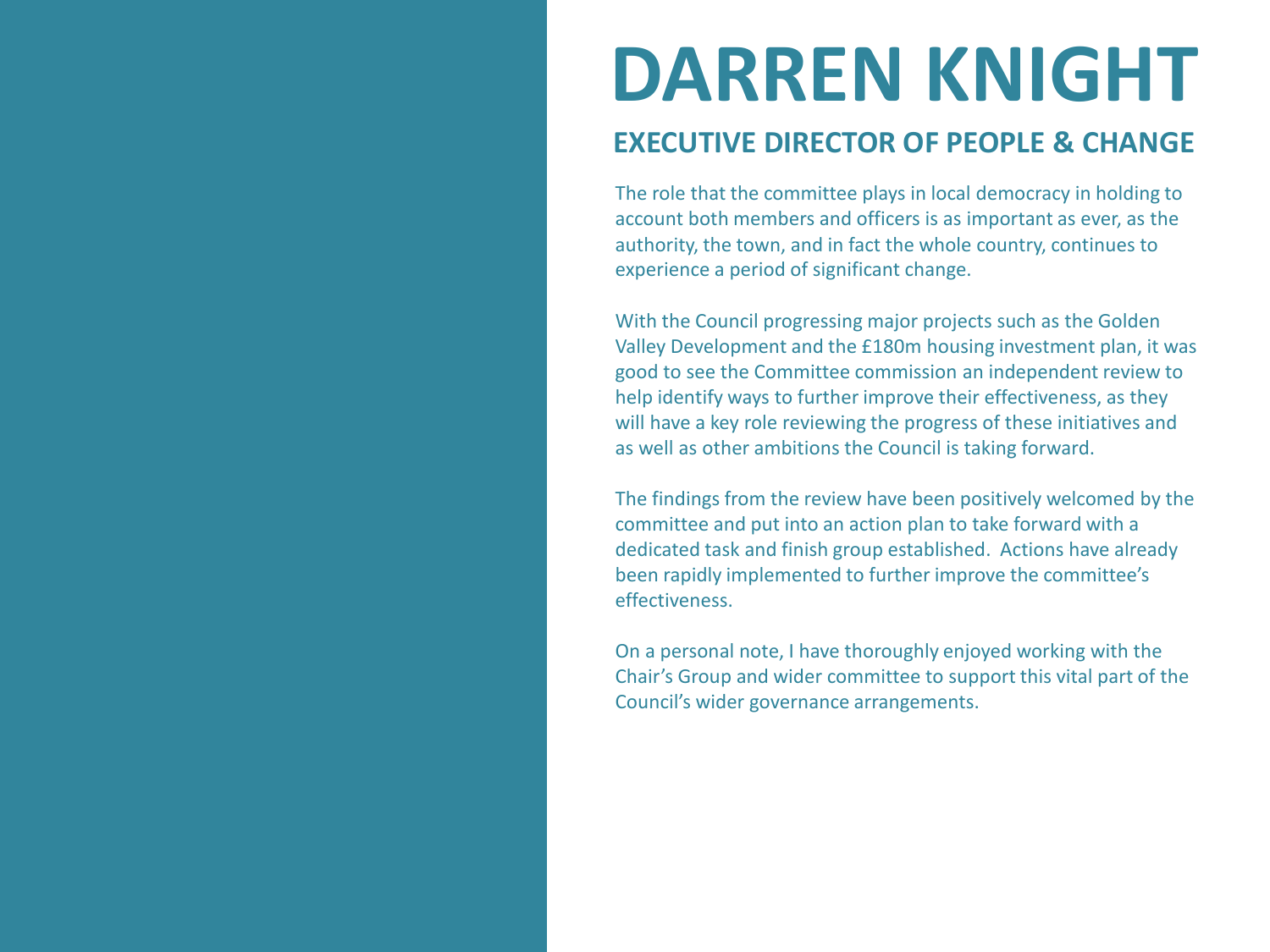### **OVERVIEW & SCRUTINY STRUCTURE**

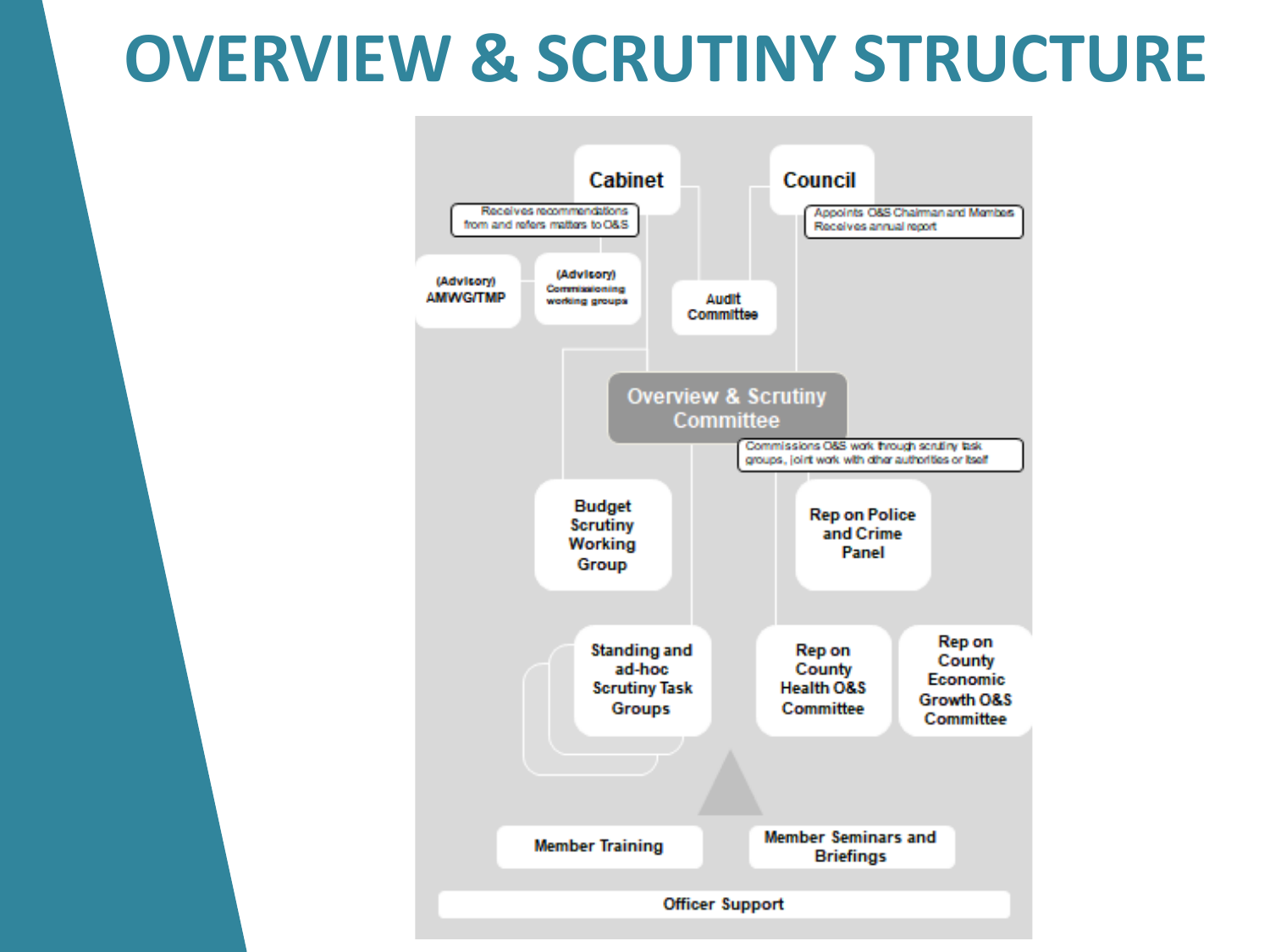# **TASK GROUPS**

#### **BUDGET SCRUTINY**

The Budget Scrutiny Working Group (BSWG) is a small but effective group that keeps a careful watch on in-year spend and the developing budget for the following year. Input from the group is particularly important as the council seeks to diversify the way in which it raises income to support service provision in light of its various financial challenges.

The Covid crisis formed the main focus during the last year, resulting in a recovery budget which the group scrutinised in detail in November before its approval by Cabinet and Council. The group acknowledged the unprecedented situation and the need to consider all options in order to maintain financial stability and continue delivering high quality services.

The group also considered budget monitoring reports, the financial outturn report and the General Fund and HRA budget proposals for 2021/22. Throughout, it took into account the difficult economic conditions the council was operating in and looked ahead to the challenges that may be faced in the future, both as a result of the pandemic and beyond.

Paul Jones (Executive Director Finance and Assets) commented that the Budget Scrutiny Working Group is '*a valuable process which has given members an opportunity to input into the development of the budget proposals and key initiatives which has added value to the process. BSWG have also provided an independent review of the financial performance of the council during the year, as well as considering the final outturn position and our approach to commercialisation. The financial position remains challenging and it is both helpful and important to have a forum for deeper consideration of the issues facing the council and wider member influence over the strategy for dealing with it*.'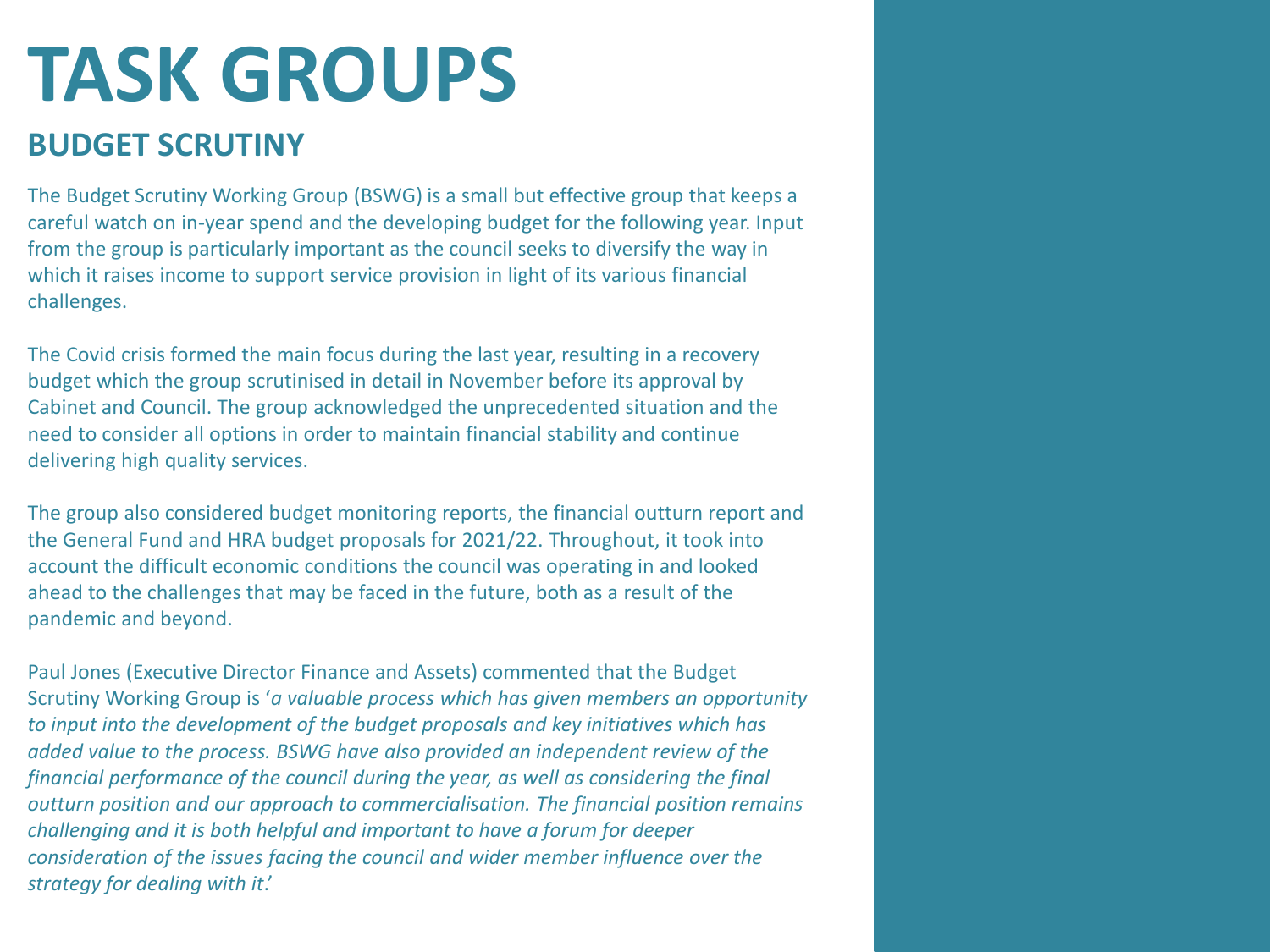# **TASK GROUPS**

### **SPECIAL RESONSIBILITY ALLOWANCES**

The O&S Committee were asked by Council to look at whether Special Responsibility Allowances payments could be made to those members who are appointed to outside bodies as non-executive directors or trustees.

Given the complexities of the issue, the committee decided that a task group would be the most appropriate way in which to give consideration to this matter. The one page strategy was agreed by the O&S Committee in February 2020 and they were tasked to understand the options and restrictions relating to such payments, looking at what other authorities did and considering the budget implications of any payments.

Due to Covid, the task group did not meet until October 2020, where the group considered advice from the Legal Officer. This made clear that to enable a payment to be made the Member had to be 'representing the authority'. Yet when a member took up the position of Director or Trustee of an outside body they were attending Board meetings in their capacity as a Director or Trustee of that body and were expected and indeed would have legal duties to look after the bodies' interests and to further its aims and not the authority's aims.

In light of this advice the STG ruled out recommending an SRA for those members who were appointed as Directors or Trustees and returned to the committee in November 2020. The O&S Committee were of the opinion that no further work should be undertaken as none of the bodies for which SRAs were potentially payable were bodies where members had been appointed as non-executive directors or trustees; and it had been these bodies, specifically, that Council had asked the O&S Committee to consider.

A report outlining this conclusion was noted by Council in December 2020.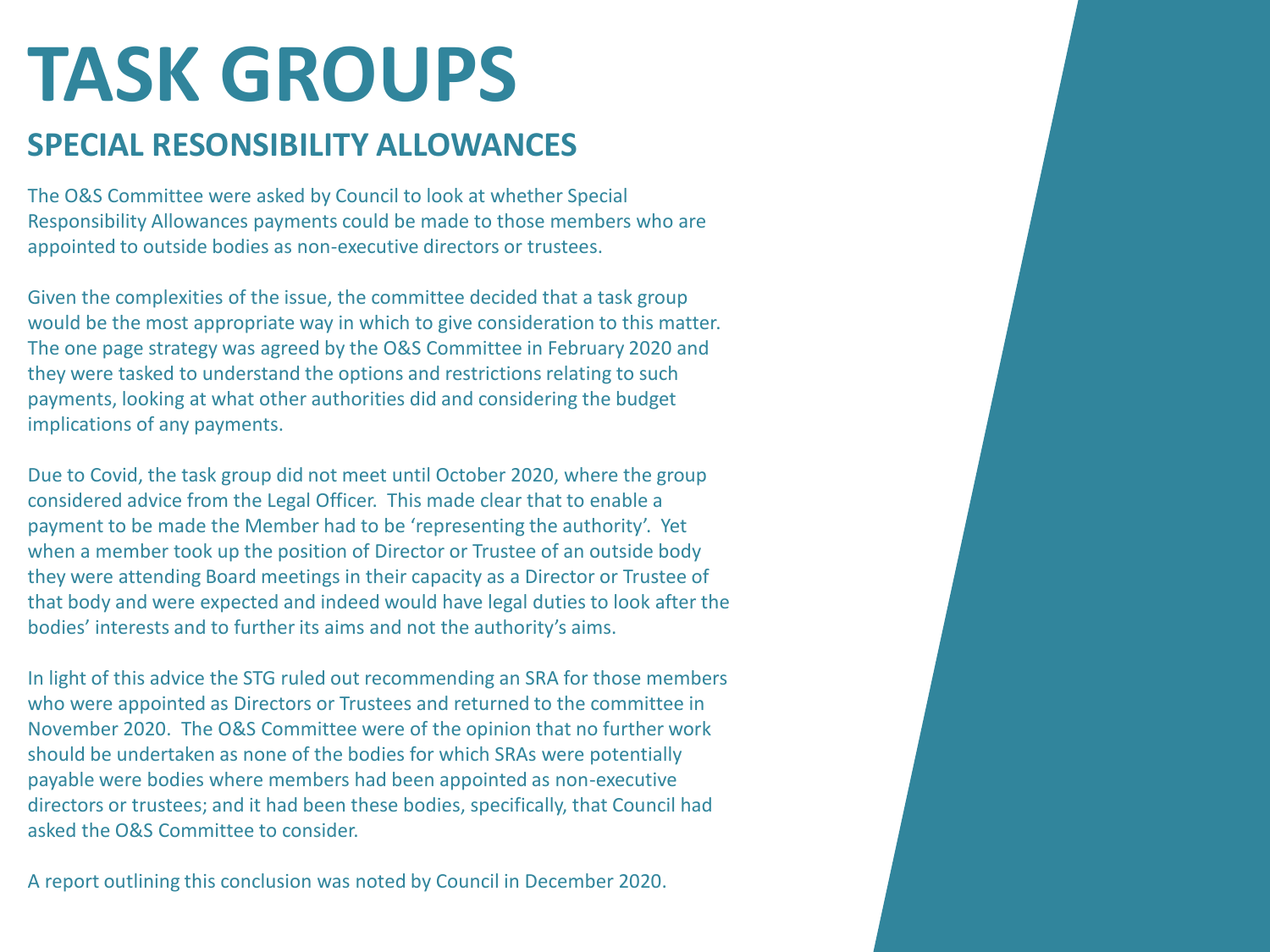### **TASK GROUPS SCRUTINY REVIEW**

In July 2019, Campbell Tickell were commissioned to undertake a review of the council's Overview and Scrutiny (O&S) Committee. The key aim of the review was to make recommendations as to how the O&S Committee could be more effective and what changes could be made to ensure it made a tangible difference to the work of the council, and also consider whether existing resources were sufficient to support effective scrutiny.

Campbell Tickell reported their recommendations in February 2020 and the committee resolved to establish a task group to look at the recommendations, how best they could be implemented and devising an action plan.

Progress was impacted by Covid-19 and as such, the review took longer than it ordinarily would. The task group considered each of the recommendations and appropriate actions and presented their final report to the committee in June 2021. As a consequence, their recommendations will be covered in more detail in the 2021-22 annual report.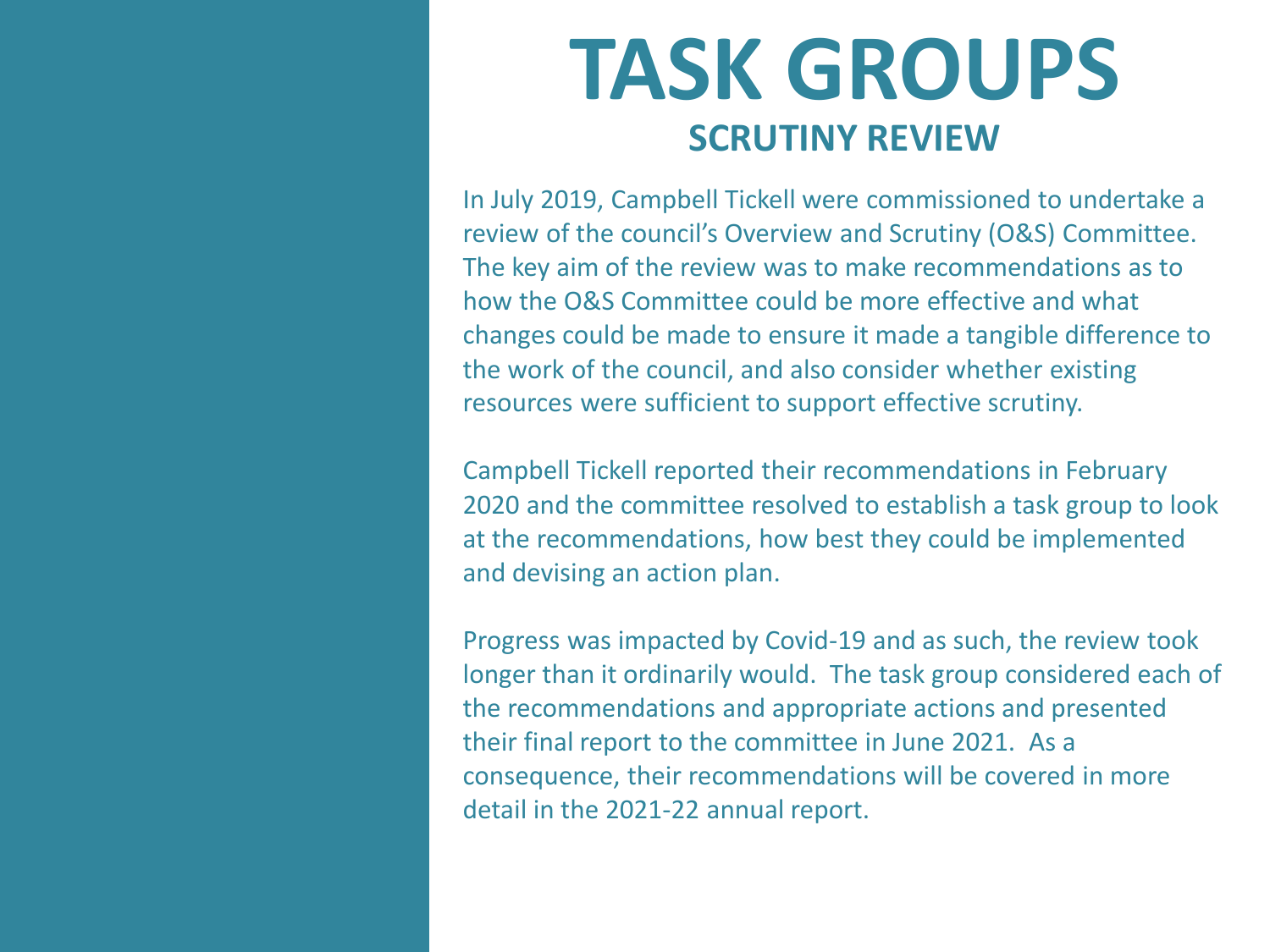## **OTHER SUCCESSES**

It should be noted at this stage that a number of meetings were cancelled in the first months of the pandemic.

When the committee started to meet again, virtually, the Overview and Scrutiny committee looked at the following things, in addition to standard items, including reviewing Council performance, briefings from the Leader on key issues and regular updates from representatives on county-wide scrutiny groups:



Publica presented their annual performance report. The challenges of the pandemic were acknowledged, as was the support that had been provided at an operational level, which was highly commended by officers and members. The report identified key areas of focus for the ensuing year and members looked forward to discussing progress in these areas at a future meeting.

Officers updated the committee on the impact of Covid-19 on the procurement process, the programme and the assessments which had informed these processes. Members agreed that this was an ambitious and exciting prospect for Cheltenham and commented on how impressive, exciting and engaging the marketing material had been.

The committee were reassured that the council's commercial investments were less of a worry to CBC than the loss of parking income, simply because unlike some neighbouring authorities, CBC had a more diverse investment portfolio and less exposure to the retail sector. Members commended the prudent investments that had been made, in Cheltenham, for the benefit of Cheltenham.

The committee considered the current financial position and performance of The Trust in light of the pandemic and discussed future plans. Members were impressed with the quick and dynamic way that the Trust had responded to the Covid situation and thanked the team for delivering on the promises they had made in the previous year.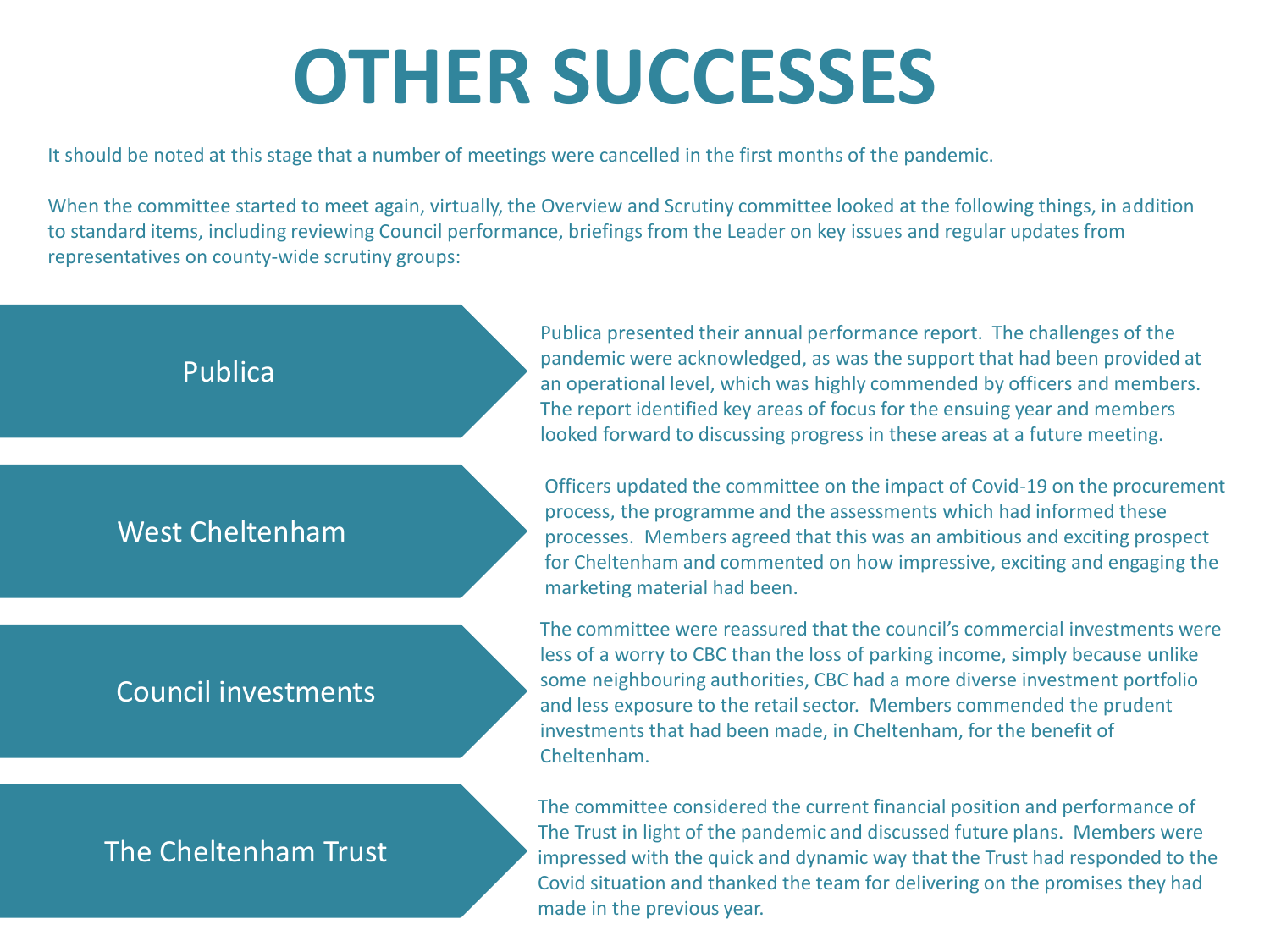# **OTHER SUCCESSES**



The Senior Environmental Health Officer outlined some of the work being done, specifically around schools. He also explained some of the complexities of monitoring and limitations in terms of restrictions.

The committee were given a live demonstration of the system which would be used by the organisation to review, monitor and manage performance and risk. Admittedly some of the data not been fully populated or updated since it was first input, because the system had been rolled out immediately before the pandemic. The committee could see how useful the system would be for the organisation and for them as a committee, in being able to monitor performance in 'real time'.

The committee received an update on some of the key initiatives that were underway in terms of recovery activity, which had been split into 5 work streams (Economy, Returning CBC to a new normal, Community & Volunteers, Environment & Wellbeing and Finance), each made up of a range of activities and with a lead officer/member.

The newly elected Cabinet Member Climate and Communities, Councillor Wilkinson, outlined some of his priorities going forward. He acknowledged that there was little spare capacity within existing resource to pursue enough new projects, but assured the committee that the climate change emergency budget would be used to employ new members of staff who could take forward some key projects.

The newly elected Cabinet Member Economy & Development, Councillor Atherstone, outlined ambitious plans to support the development of her portfolio, which were particularly relevant due to a number of key priorities for the borough; including Cheltenham's COVID-19 economic recovery growth plans and development of sustainable and affordable housing.

#### Cabinet Member Economy & Development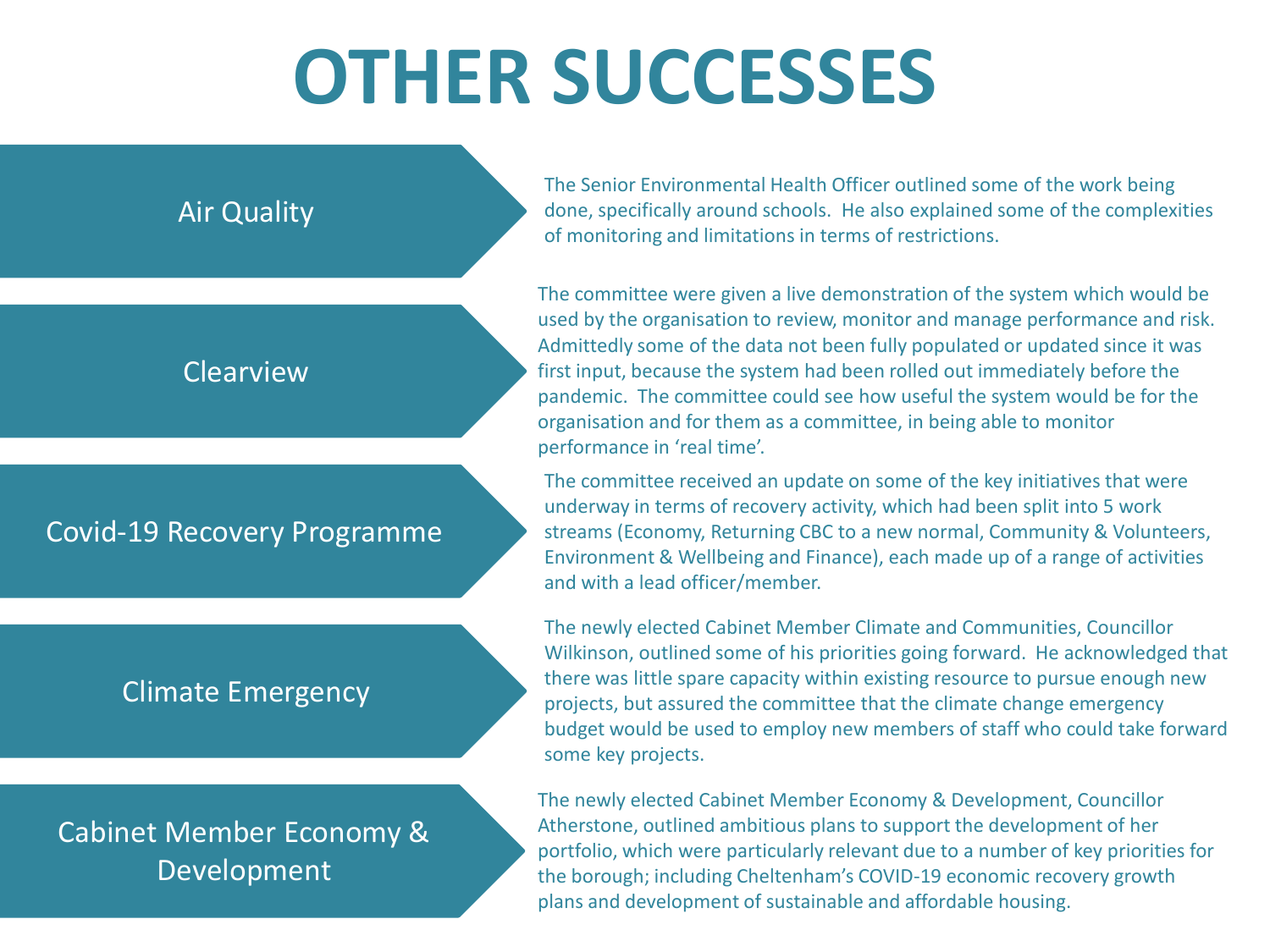# **OTHER SUCCESSES**

#### Strategic Housing Review

The committee were given the opportunity to consider the independent strategic housing review report. Members fully supported the recommendation that CBH be retained and the partnership be developed further.

#### Strategic Waste Site

The committee had asked to be kept informed of progress and this was an opportunity for them to hear about how the project had been impacted by Covid and understand revised timescales.

#### Cheltenham Economic Recovery Task Force

Members were introduced to the Chair and gained an understanding of the priorities, as well as some of the challenges facing the Task Force. They felt the business plan was innovative and exciting and would look forward to future updates.

#### Community Infrastructure Levy governance arrangements

The Head of Planning explained the legislative requirements for governance and reporting of Community Infrastructure Levy (CIL), as well as the regulations which constrained where and how these monies could be spent. The committee suggested that a register of monies held and allocated would be useful and asked that this be developed as soon as possible.

#### Municipal Offices – options appraisal update

Officers outlined progress on what the committee accepted was a highly complex and emotive issue. Progress had been hampered by the pandemic, but members were pleased at the full range of options that were being considered and the depth to which these options were being explored.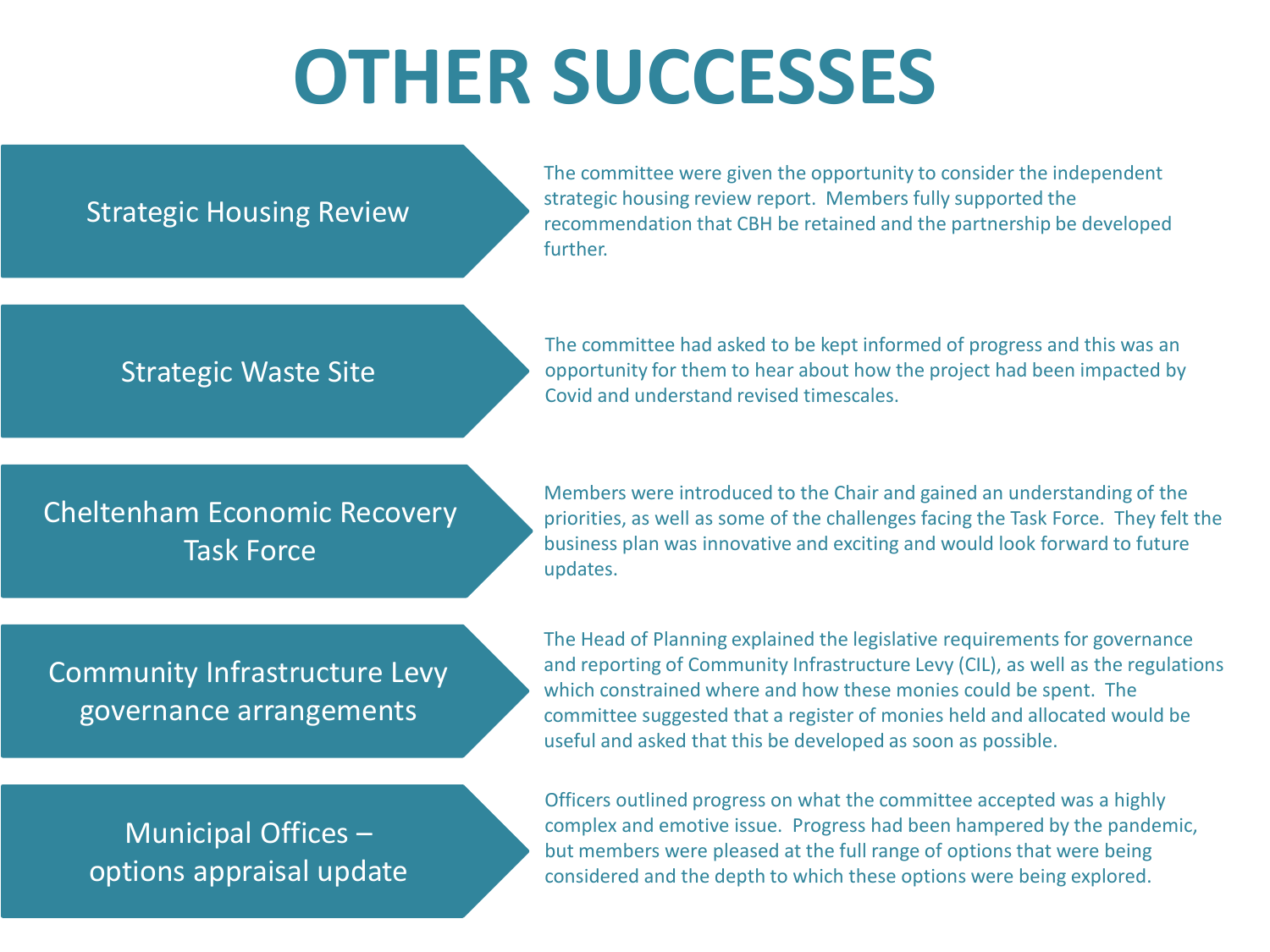### **CABINET MEMBER WORKING GROUPS**

Cabinet Member working groups are fundamentally different to scrutiny task groups in that they are set up and chaired by the Cabinet Member and their aim is to assist the Cabinet Member in formulating their final report to Cabinet. By contrast scrutiny task groups are scrutiny led and can only make recommendations to Cabinet or Council or another body.

However, what they do have in common is that very often Cabinet Member working groups are helping to formulate new policy and offer challenge which are both key parts of the overview and scrutiny function. Both involve non-Executive Members.

#### **The working groups for 2020/21 included:**

Asset Management Working Group Planning and Liaison Member Working Group Housing Supply Members' ICT Waste and Recycling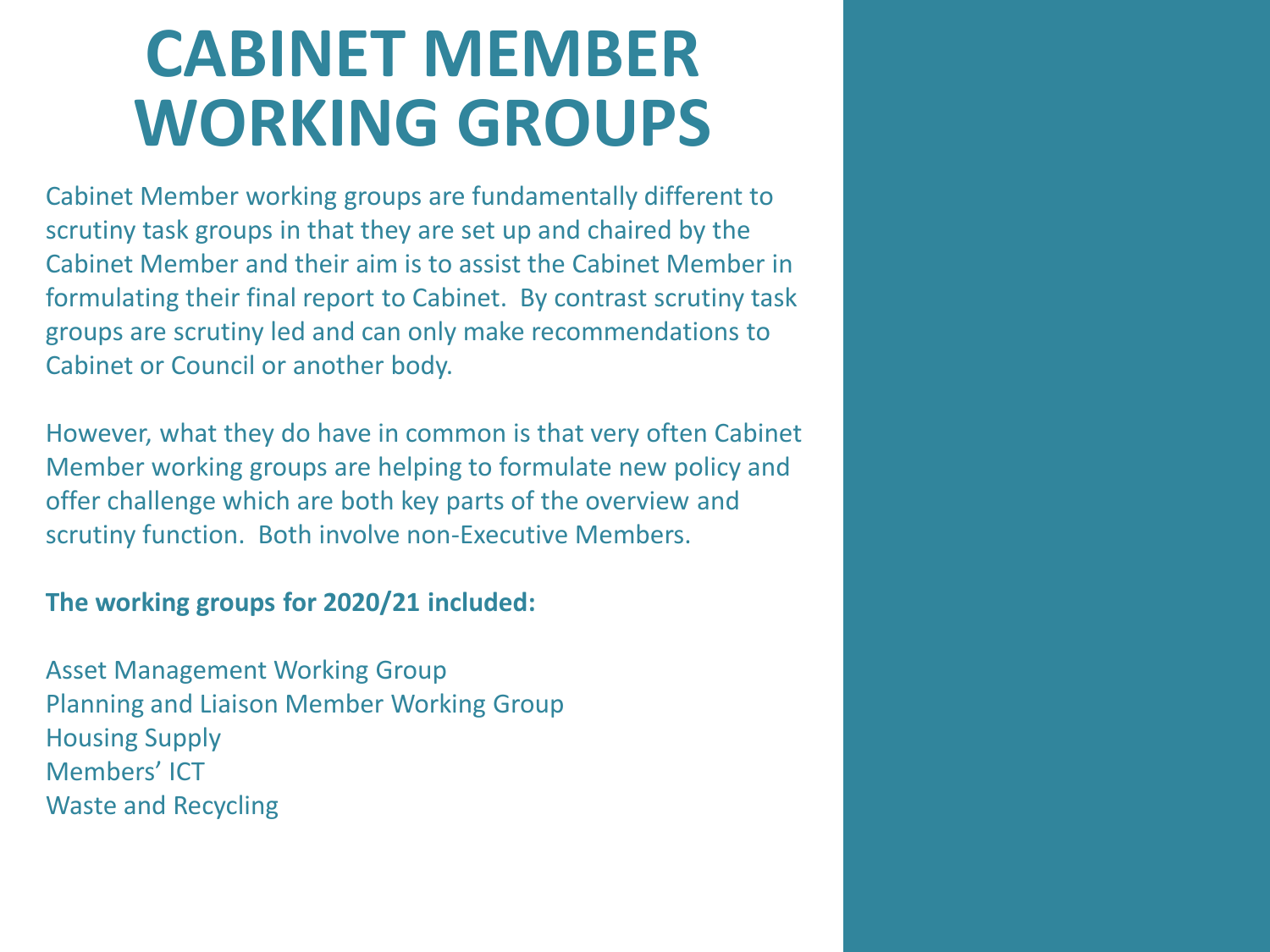# **WHAT'S NEXT?**

Please note that this report looks back over the work undertaken by the committee between April 2020 and March 2021 and as such, this section may refer to events which have already taken place and which will be covered in more detail in the 2021/22 Annual Report. Also, the work of the committee is in no way limited to the items listed below.

**O&S Review STG** – the task group will present their draft action plan in response to the Campbell Tickell recommendations.

**One Legal** – the committee will hear about how the shared service has evolved since its inception in 2009, as well as understanding current performance and challenges.

**Housing and Regeneration** – officers will present a draft strategy which will be designed to achieve long-term and overall objectives in terms of housing and regeneration in the town.

**Business Improvement District (BID)** – having successfully secured a second term, the committee will consider the new BID business plan. This will be linked with a wider conversation about the high street and public realm.

**Covid-19** – 2021/22 will see a continued focus on the pandemic, particularly lessons learned and the Recovery Plan. The committee will also continue to look at how shared services and organisations including The Cheltenham Trust have been or continue to be impacted.

**Golden Valley Development** – the committee have requested updates at appropriate junctures of this project, which represents the biggest project ever undertaken by the council.